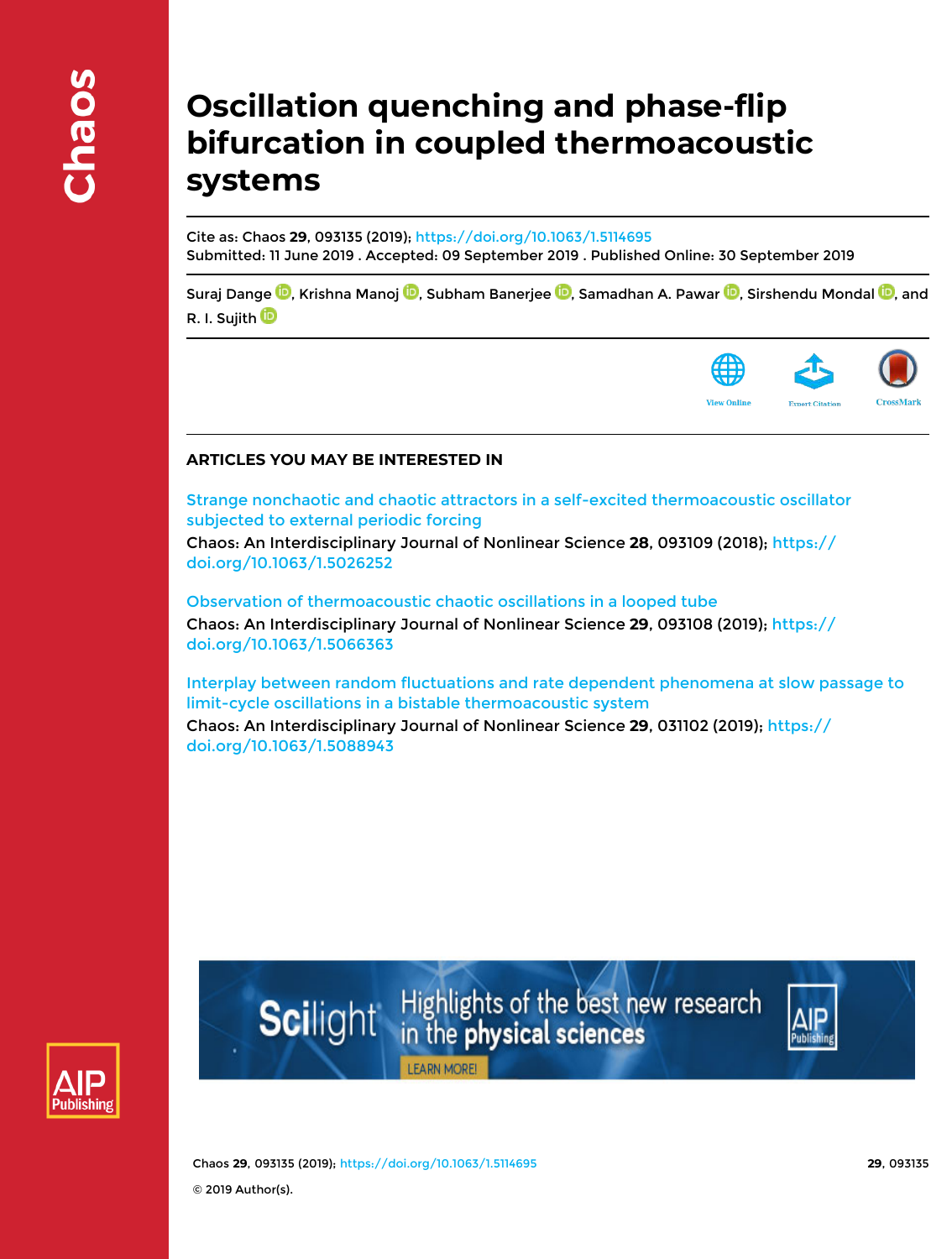# Oscillation quenching and phase-flip bifurcation in coupled thermoacoustic systems

Cite as: Chaos **29**, 093135 (2019); doi: 10.1063/1.5114695 Submitted: 11 June 2019 · Accepted: 9 September 2019 · Published Online: 30 September 2019



Suraj Dange,<sup>1</sup> © Krishna Manoj,<sup>1,a)</sup> © Subham Banerjee,<sup>1</sup> © Samadhan A. Pawar,<sup>1</sup> © Sirshendu Mondal,<sup>2</sup> © and R. I. Sujith<sup>1</sup>

#### AFFILIATIONS

<sup>1</sup>Department of Aerospace Engineering, Indian Institute of Technology Madras, Chennai 600036, India <sup>2</sup>Department of Mechanical Engineering, National Institute of Technology Durgapur, Durgapur 713209, India

a)**Electronic mail:** krishnanalinam@gmail.com

#### ABSTRACT

Oscillatory instabilities, although ubiquitous in nature, are undesirable in many situations such as biological systems, swaying of bridges and skyscrapers, aero-acoustic flutter, prey-predator and disease spread models, and thermoacoustic systems, where they exhibit large amplitude periodic oscillations. In the present study, we aim to study the suppression mechanism of such undesired oscillations in a pair of thermoacoustic oscillators, also known as horizontal Rijke tubes. These oscillators are coupled through a connecting tube whose length and diameter are varied as coupling parameters. With the variation of these parameters, we show the first experimental evidence of rich dynamical phenomena such as synchronization, amplitude death, and phase-flip bifurcation in coupled identical thermoacoustic oscillators. We discover that when frequency and amplitude mismatch are introduced between these oscillators, quenching of oscillations in one or both the oscillators occurs with further ease, through the mechanisms of amplitude death and partial amplitude death. Finally, we show that the effectiveness of coupling is sensitive to the dimensions of the connecting tube which can be directly correlated with the time delay and coupling strength of the system.

*Published under license by AIP Publishing.* https://doi.org/10.1063/1.5114695

**The occurrence of undesirable large amplitude, self-sustained periodic acoustic oscillations observed in confined combustion systems is referred to as thermoacoustic instability. Mitigation of such instabilities remains a challenge, even after decades of extensive research. In the current study, we use concepts from synchronization theory to mitigate thermoacoustic instability. Toward this, we couple two horizontal Rijke tubes in the thermoacoustic instability state of operation, using a connecting tube whose dimensions are varied as the control parameters. The variation of the length of the connecting tube leads to the transition from antiphase to in-phase synchronization via the state of amplitude death, i.e., the complete quenching of oscillations in both the systems, for low amplitude limit cycle oscillations in identical thermoacoustic systems. On the other hand, an abrupt transition from antiphase to in-phase synchronization, commonly referred to as phase-flip bifurcation, is observed in the case of high amplitude limit cycle oscillations in such systems. Therefore, any combination of length and diameter of the connecting tube proves insufficient in suppressing high amplitude oscillations in identical Rijke tube oscillators. In order to obtain complete mitigation of such high amplitude oscillations, we introduce frequency detuning** **between the oscillators. As the detuning between the oscillators is gradually increased, we notice an increase in the suppression of amplitudes of oscillations in both the oscillators, leading to the phenomenon of amplitude death. A further increase in the frequency detuning leads to the occurrence of partial amplitude death in the system, where the oscillations in one oscillator are nearly quenched while they are sustained in the other. We further investigate the regimes of amplitude suppression in the system for the combined addition of frequency detuning and amplitude mismatch between the oscillators. We observe enhanced suppression of oscillations in the system due to the addition of mismatch in system parameters.**

#### I. INTRODUCTION

Oscillatory motions arising in natural systems can either be desirable or undesirable based on our perspective. Oscillations in a pendulum clock,<sup>1</sup> breathing patterns in animal species,<sup>2</sup> and oscillations produced in musical instruments<sup>3</sup> are a few examples of oscillations that are considered desirable. However, oscillations in cases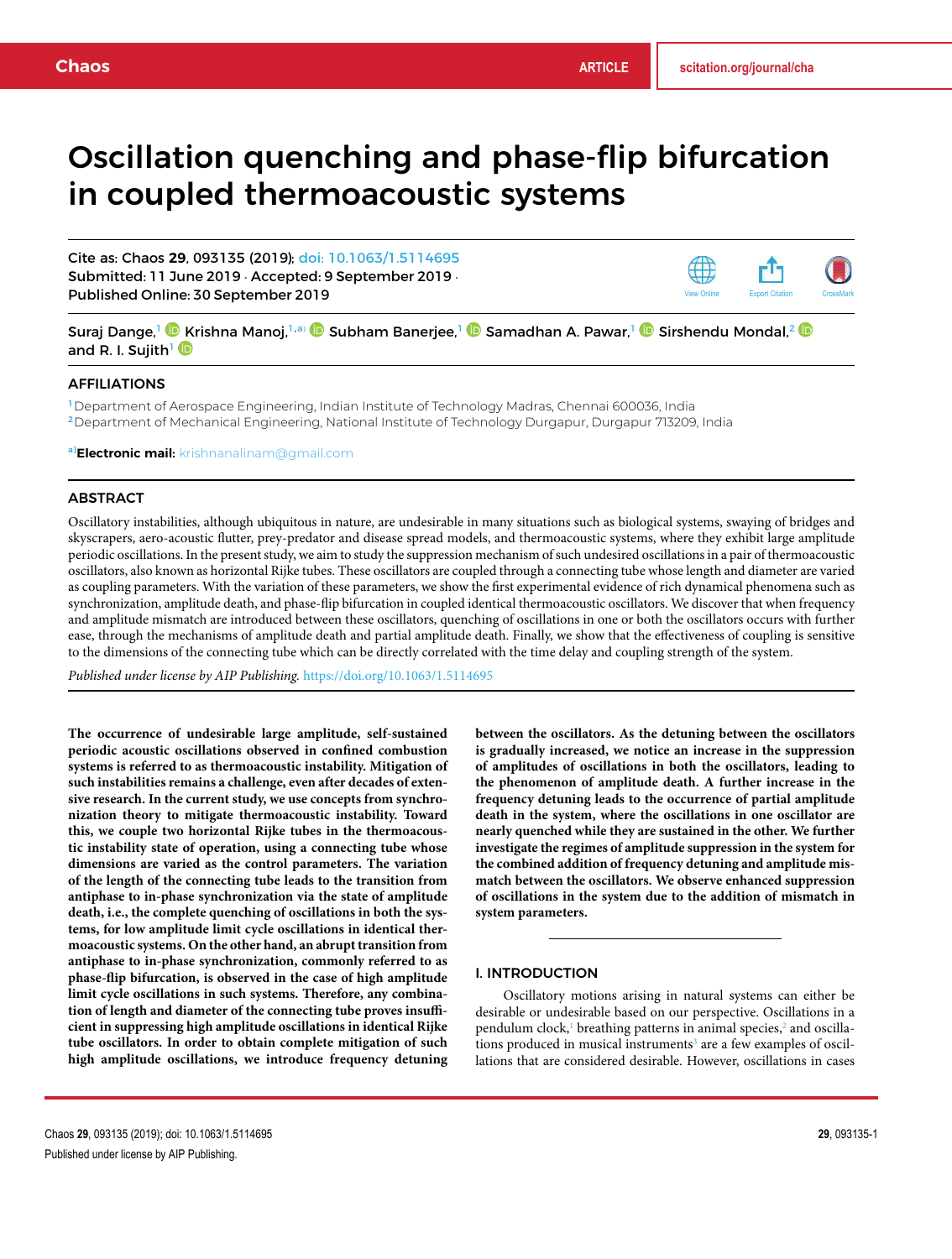such as ecological systems, such as prey-predator systems,<sup>4</sup> epidemic spread systems,<sup>5</sup> precision instrument manufacturing,<sup>6</sup> lasers,<sup>7</sup> and structural systems, 8,9 and biological systems, such as neuro-muscular systems,<sup>10</sup> are undesirable. The uncontrolled amplification of such undesirable oscillations beyond a critical threshold can lead to catastrophic disasters. Some noteworthy examples of such catastrophes are the collapse of the Tacoma Bridge, $11$  swaying of the Millennium Bridge<sup>12</sup> leading to its shut down, or thermoacoustic instability leading to failure of rockets and gas turbine engines.<sup>13</sup>

One of the well-studied cases of such undesirable oscillations which hindered the development of gas turbine industry, rocket engines, and power generation units is the issue of thermoacoustic instability.14,15 Thermoacoustic instability refers to the occurrence of high amplitude acoustic pressure oscillations inside a combustor due to the positive feedback between the acoustic field of the combustor and the heat release rate fluctuations in the flame.<sup>14,15</sup> The presence of such instabilities has led to various damages ranging from the destruction of gas turbine engine components during testing to massive structural damage in the Rocketdyne F-1 rocket engine in Saturn V program.<sup>16</sup> Several control strategies such as active and passive controls have been developed over the years to suppress thermoacoustic instability by disrupting the coupling between the acoustic field and the unsteady flame dynamics and increasing the acoustic damping of the system, respectively.<sup>17-19</sup> Although these strategies prove very effective, they often face problems related to installations of actuators/sensors amidst harsh conditions as well as their limited applicability due to the restricted operational range. Apart from these techniques of suppressing such oscillations, recent studies focus on the application of synchronization theory<sup>20,21</sup> in suppressing the oscillations in one<sup>22,23</sup> or multiple thermoacoustic systems.<sup>24</sup>

Synchronization is a universal phenomenon marked by the adjustment of rhythm of coupled oscillators due to mutual interaction between them.<sup>20</sup> Such mutual coupling between two selfsustained nonlinear oscillators can exhibit various phenomena such as phase-locking, phase-drifting, phase-flip bifurcation, and oscillation quenching.<sup>27</sup> In the case of weakly coupled oscillators, the mutual interaction between the oscillators is limited to their phases; hence, they exhibit phase-locking behavior or synchronization. On the other hand, strong mutual coupling affects both the phase and the amplitude of coupled oscillations, causing the reduction or complete cessation of oscillations in all the oscillators. Such a dynamical behavior wherein all the oscillators approach a common steady state due to coupling is referred to as amplitude death and was discovered by Strutt and Rayleigh<sup>28</sup> in a system of two organ pipes. In some situations, mutual coupling does not necessarily lead to quenching of oscillations in all the coupled oscillators; it may result in a coexistence of oscillatory and steady states, which is referred to as partial amplitude death (PAD).<sup>29</sup>

The occurrence of the oscillation quenched states due to the coupling of two or more oscillators in thermoacoustic systems has lured recent research attention. The experimental study by Biwa *et al.*<sup>24</sup> showed the occurrence of amplitude death in two thermoacoustic engines for simultaneous application of dissipative and time delay couplings, even for zero frequency detuning. In a thermoacoustic engine, the conversion of thermal power into acoustic power results in high amplitude pressure oscillations.<sup>30</sup> A thermoacoustic engine consists of a porous stack placed between hot and cold

exchangers in a tube, and the temperature difference across the stack amplifies the acoustic fluctuations. On the other hand, the feedback between the acoustic field and the unsteady flame dynamics in the presence of a mean flow in a confinement results in thermoacoustic instability. A recent study by Thomas *et al.*<sup>25</sup> systematically investigated the amplitude death phenomenon in a mathematical model of coupled horizontal Rijke tube oscillators, when both dissipative and time delay coupling are applied collectively and individually. They further extended the study $31$  to characterize the effect of Gaussian white noise on the amplitude death behavior of such coupled oscillator systems. They noticed prebifurcation noise amplification during the transition from limit cycle to amplitude death state, and vice versa.

An experimental study by Hyodo and Biwa<sup>32</sup> compared the effect of connecting two thermoacoustic engines with single and two connecting tubes on their amplitude death behavior. They found that a single tube, having a diameter of 62.5% of the resonance tube, is as effective as two connecting tubes, having a diameter of 7.5% of the resonance tube, in suppressing the oscillations. A recent study by Jegal *et al.*<sup>26</sup> investigated the amplitude death behavior in two turbulent thermoacoustic combustors connected through a cross talk arrangement. They observed that the combustors operating under stable conditions were excited to high amplitude oscillations after being coupled via the cross talk. They also observed amplitude death after coupling the oscillators, having asymmetric boundary conditions, in their unstable state. Although the aforementioned studies provide a cognizance on the oscillation quenching mechanism in coupled thermoacoustic oscillators, a systematic experimental investigation to understand the role of connecting tube dimensions (i.e., length and diameter) and parameter mismatch, such as amplitude and frequency of limit cycle oscillators, on their quenching behavior is yet to be reported.

#### II. EXPERIMENTAL SETUP AND DATA ANALYSIS

The experimental setup  $[Fig. 1(a)]$  used to study the amplitude quenching behavior of limit cycle oscillations (LCOs) consists of a pair of horizontal Rijke tubes (named as A and B). In these systems, an electrically heated wire mesh acts as the heating source.<sup>33</sup> The detailed characteristics of a single horizontal Rijke tube system can be obtained from Matveev<sup>33</sup> and Gopalakrishnan and Sujith.<sup>34</sup> Here, Rijke tube A [Fig. 1(a)] has a cross section of  $9.3 \times 9.4 \text{ cm}^2$ and is 102.0 cm long, while Rijke tube B has a cross section of 9.3  $\times$ 9.5 cm<sup>2</sup> and a length of 104.0 cm. Separate decouplers of dimensions  $120.0 \times 45.0 \times 45.0$  cm<sup>3</sup> are attached to the inlet of both the Rijke tubes to ensure that the flow entering the systems is immune from the upstream disturbances. The dimensions of the decoupler being much bigger than the cross section of the duct, the pressure is maintained at ambient conditions (acoustic pressure fluctuations,  $p' = 0$  Pa) at both ends. Separate heating elements are located at a distance of 27.5 cm from the decoupler in each system. A mean air flow rate of 40 SLPM (standard liter per minute) is supplied to each system through separate mass flow controllers (Alicat Scientific, with an uncertainty of  $\pm 0.52$  SLPM). The decay rates of each system are experimentally measured in the absence of flow by subjecting the systems to external sinusoidal perturbations using a loudspeaker (Ahuja AU60). The acoustic decay rate values for Rijke tube A and Rijke tube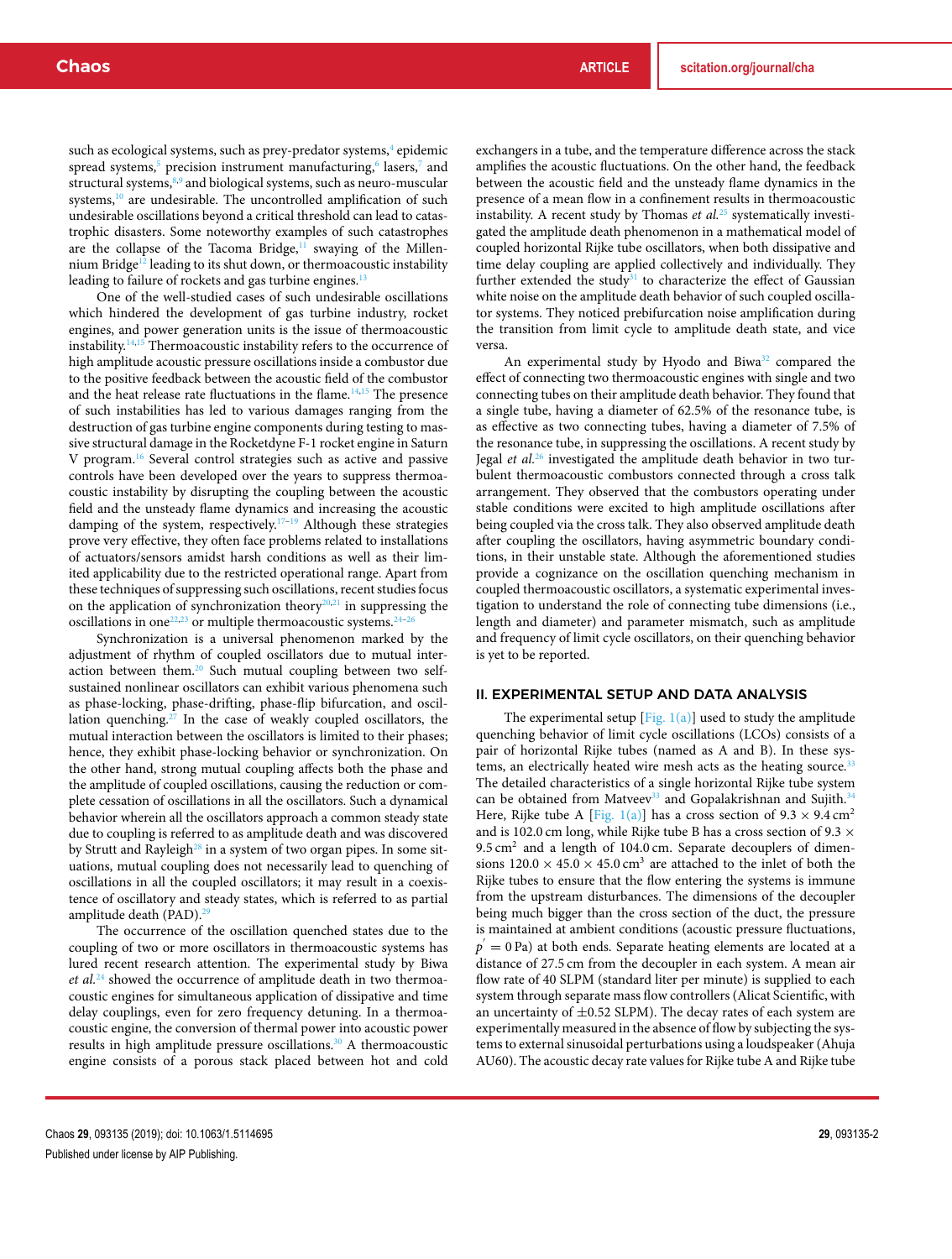

**FIG. 1.** (a) Schematic of the experimental setup having two horizontal Rijke tube oscillators A and B, which are coupled using a connecting tube. (b) Variation of root mean square amplitude,  $p_0$ , with heater power (*K*) for the isolated Rijke tube oscillators A (red triangles) and B (blue circles). (c) and (d) The time series of limit cycle oscillations and the corresponding amplitude spectrum of Rijke tube oscillators A and B, respectively, prior to coupling. The uncoupled natural frequency of oscillator A is  $f_{0A} = 165.0 \pm 1.1$  Hz and oscillator B is  $f_{0B} = 162.8 \pm 1.1$  Hz.

B are measured to be  $14.5 \pm 0.5$  s<sup>-1</sup> and  $12.7 \pm 0.6$  s<sup>-1</sup>, respectively. We maintain the acoustic decay rate within bounds to ensure consistency in the experimental conditions and the repeatability of the experimental results.

The characterization of the individual Rijke tube oscillators is performed by analyzing their amplitude and frequency response with a change in the heater power  $(K)$ . Figure  $1(b)$  shows the variation of root mean square value, henceforth referred to as amplitude, of acoustic pressure oscillations  $(p_0)$  of the uncoupled oscillators A and B with the heater power  $(K)$ . We observe that both the systems exhibit Hopf bifurcation, i.e., the transition from a steady state to stable limit cycle oscillations [shown in Figs.  $1(c)$  and  $1(d)$ ], at different critical values of *K*, owing to the difference in decay rates of each oscillator. We also observe a small difference in the frequency of oscillator A (165.0 Hz) and B (162.8 Hz) due to the difference in their lengths. In order to study the dynamics of identical oscillators, the amplitude and frequency of oscillator A are adjusted by varying the heater power and the length of the oscillator, respectively, such that the resultant uncoupled amplitude and frequency values of oscillator A are equal to that of oscillator B.

The position of a square extension duct of side 9.0 cm and length 12.0 cm is manually changed to vary the natural frequency of Rijke tube A initially from 165.0 Hz to 162.8 Hz to make both Rijke tube oscillators identical. Although, identical conditions cannot be attained in practice and the oscillators are only nearly identical, the uncertainty being small, we refer to these oscillators having nearly equal amplitude and frequency as identical in Secs. III A–III C. The limit cycle dynamics of these systems are coupled by connecting them using a vinyl tube, whose length and diameter are varied as control parameters [see Fig. 1(a)]. The length (*L'*) of the connecting tube is varied from 72.0 cm to 132.0 cm in steps of 5.0 cm, while the diameter (*D*) is varied from 0.4 cm to 1.2 cm in steps of 0.2 cm. Here, the length of the connecting tube (*L* ′ ) is normalized with the wavelength  $(L = L'/\lambda)$ , where  $\lambda = c/f_{0B}$  and *c* is the speed of sound at ambient conditions) of acoustic standing wave developed in oscillator B (the oscillator whose length remains constant throughout the study). The coupling ports for the vinyl tube, indicated as  $V_A$  and  $V_B$ , are located at a distance of 46.5 cm from the outlet of both the Rijke tubes and are equipped with ball-type valves, which are manually opened to initiate the coupling between the systems.

Simultaneous measurements of acoustic pressure fluctuations are performed prior to and after the initiation of coupling using pressure transducers (PCB 103B02, with an uncertainty of  $\pm$ 0.2 Pa) located at positions *P<sup>A</sup>* and *PB*, at a distance of 31.5 cm from the outlet of the tubes, as shown in Fig. 1(a). The data are acquired from each oscillator at a sampling rate of 10 kHz for a duration of 25 s for each set of experiments using a DAQ system (NI USB 6343). All experiments conducted to study the synchronization and the suppression of oscillation after coupling are carried out at values sufficiently away from the Hopf point of both the oscillators.

Further analysis on the coupled dynamics of these oscillators is performed after an introduction of frequency and amplitude mismatch in the system. The amplitude mismatch  $(\Delta p_0)$  and frequency detuning ( $\Delta f$ ) in the system are defined as  $\Delta p_0 = |p_{0A} - p_{0B}|$  and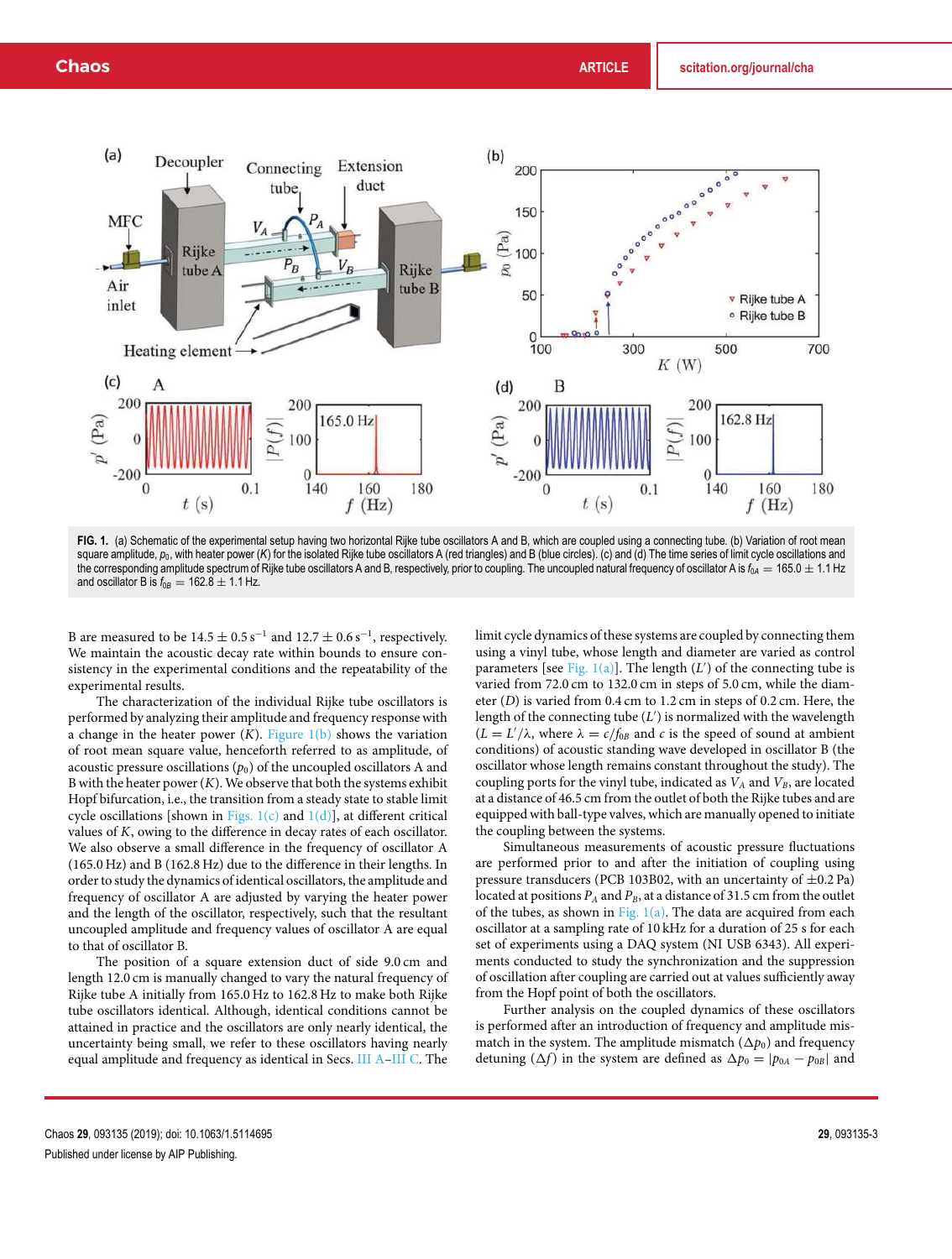$\Delta f = |f_{0A} - f_{0B}|$ , where  $\{p_{0A}, f_{0A}\}\$  and  $\{p_{0B}, f_{0B}\}\$  are the amplitudes and frequency of oscillators A and B, respectively, in their uncoupled state. Since the frequency of acoustic oscillations in the duct is directly dependent on its length, the frequency of oscillator A is varied from 147.8 Hz to 162.8 Hz by varying its effective length using an extension duct. This frequency variation in oscillator A corresponds to 0–15.0 Hz of frequency detuning in the system. The frequency of limit cycle oscillations in oscillator B  $(f_{0B})$  is maintained constant throughout the study. The normalized frequency detuning  $(\Delta f / f_{0B})$  corresponding to this frequency change in oscillator A with respect to oscillator B is nearly 0–0.092. Similarly, the amplitude mismatch between the acoustic oscillations in both the oscillators is introduced by varying the heater power (*K*) of oscillator A with respect to that of oscillator B.

#### III. RESULTS

Here, we present the results obtained by varying the coupling and the system parameters, and present their effects on the amplitude suppression behavior of the coupled Rijke tube oscillators. The study is conducted for the variation of four independent parameters, which are (1) length (*L*) and (2) diameter (*D*) of the connecting tube, and (3) frequency detuning ( $\Delta f$ ), and (4) amplitude mismatch ( $\Delta p_0$ ) of the limit cycle oscillations in the system. The results obtained from each of these cases are individually presented in Secs. III A–III C.

#### A. Effect of variation in coupling parameters on identical oscillators

The primary methodology adopted to quench thermoacoustic oscillations in identical Rijke tube systems is to vary the length (*L*) of the connecting tube having a diameter of 1.0 cm. Toward this purpose, the amplitude and frequency in the uncoupled state of the Rijke tube oscillators A and B are maintained at nearly equal values, and the acoustic responses of the systems are measured for each length (*L*) of the connecting tube. The synchronization analysis of the acoustic pressure data is performed by extracting the instantaneous phases of both the oscillators using the Hilbert transform,<sup>20</sup> which helps in extending the signal from the real plane to a complex plane. Hence, we obtain the analytic signal,  $\zeta(t) = p(t) + p_H(t)$ , where  $p(t)$ is the acquired pressure signal and  $p_H(t)$  is its corresponding Hilbert transformed signal given by

$$
p_H(t) = \frac{1}{\pi} P.V. \int_{-\infty}^{\infty} \frac{p(\tau)}{t - \tau} d\tau, \tag{1}
$$

where *P*.*V*. is the Cauchy Principle value. The instantaneous phases of each signal,  $\Phi(t)$ , are obtained from the analytic signal as  $\zeta(t)$  $= A(t) \exp(i\Phi(t))$ . The relative phase between the signals of oscillators A and B is obtained from the difference of their instantaneous phases  $[\Phi_A(t)$  and  $\Phi_B(t)$ , respectively] as  $\Delta \Phi(t) = \Phi_A(t) - \Phi_B(t)$ . When the coupled oscillators are synchronized, the temporal variation of relative phase between them fluctuates around a constant value. This constant value of relative phase is computed in terms of mean phase difference between the two signals ( $|\Delta \Phi|$ ) as follows:

$$
\overline{|\Delta \Phi|} = \frac{1}{N} \Sigma_{t=1}^{N} |\Delta \Phi(t)|,
$$
\n(2)

where *N* is the total number of samples in the signal and  $\Delta\Phi(t)$  is the instantaneous phase difference (wrapped in the interval of  $0^{\circ}$  and 180◦ ) between two oscillators.

Figure  $2(a)$  shows the two-parameter bifurcation plot between the uncoupled amplitude  $(p_0)$  of the oscillators and the length  $(L)$  of the connecting tube used for coupling the identical oscillators. We observe that for lower values of  $p_0$ , the coupled dynamics exhibited by the system transition from a state of antiphase synchronization to in-phase synchronization via an intermediate state of amplitude



**FIG. 2.** (a) Two-parameter bifurcation plot between the uncoupled amplitude of pressure oscillation  $(p_0)$  and the length  $(L)$  of the connecting tube, displaying the coexistence of amplitude death and phase-flip bifurcation in a system of identical oscillators. Depending on the value of the uncoupled amplitude of the oscillators, the coupled dynamics of the system exhibits either (b) phase-flip bifurcation for higher values or (c) transition from anti-phase (AP) to in-phase synchronization (IP) via amplitude death (AD) for lower values.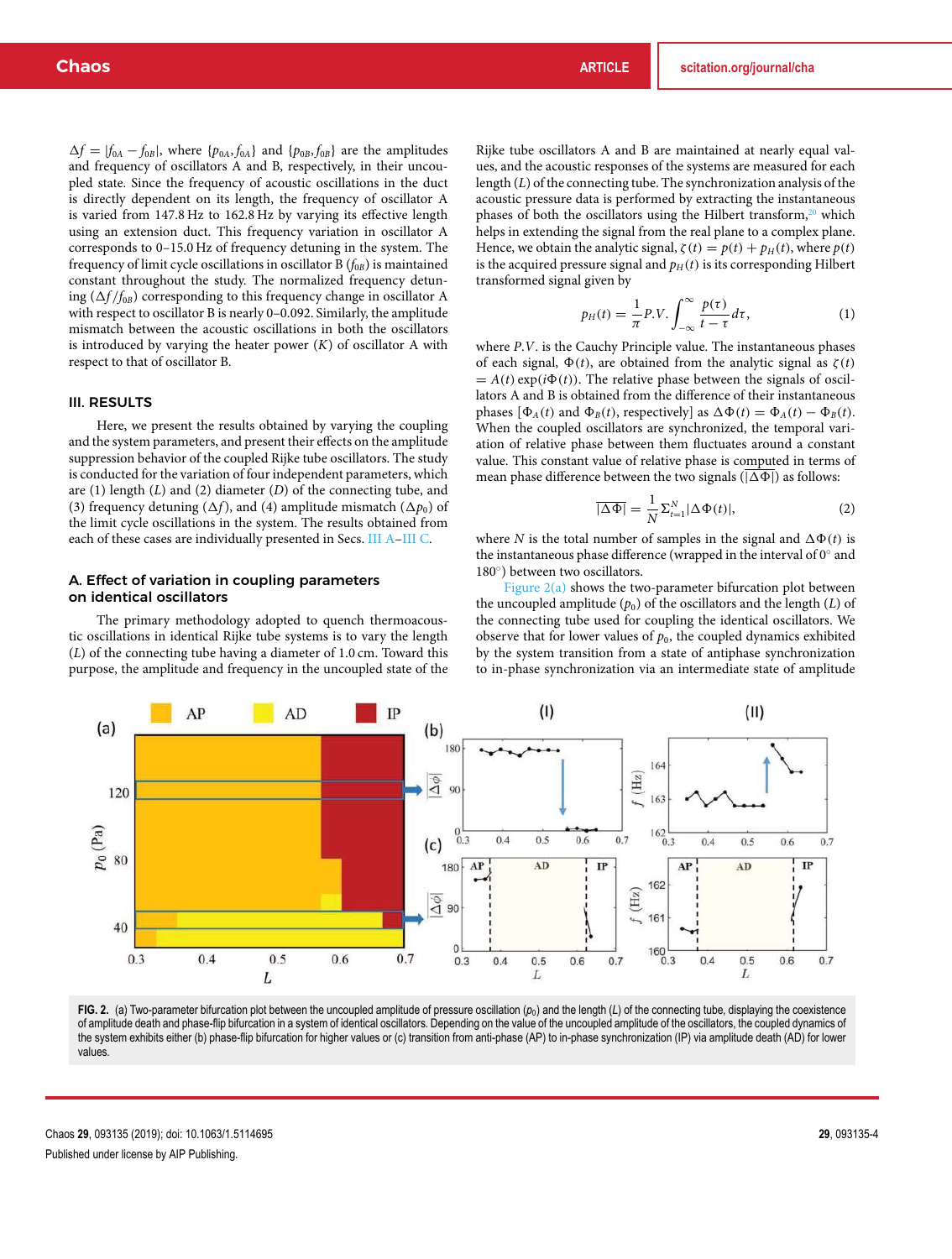death (AD) as *L* is increased [as shown in Fig.  $2(c)$ ]. The state of antiphase synchronization is characterized by a phase shift of nearly 180◦ between the oscillators, whereas, during the state of in-phase synchronization, both oscillators exhibit nearly 0◦ of phase shift. The dominant frequency of the oscillators is observed to be lower during antiphase synchronization and higher during in-phase synchronization, as compared to their uncoupled value. In the intermediate state between antiphase and in-phase synchronization, we observe complete quenching of oscillations in both the oscillators due to coupling, and thus, the system behavior converges to a homogeneous steady state. Such a state of coupled dynamics is termed as amplitude death.<sup>35</sup> The instantaneous phase calculated using the Hilbert transform is undefined due to the lack of oscillations during this state and hence is not discussed in Fig. 2(c).

When the amplitude of acoustic pressure oscillations in the uncoupled state of the oscillators is sufficiently high, we observe an abrupt transition from antiphase synchronization to in-phase synchronization, as the length of the connecting tube is increased [see Fig. 2(b)]. During this transition, the mean value of the phase difference between the oscillators abruptly changes from nearly 180° to  $0°$  [Fig. 2(b)-I], which is accompanied by a corresponding jump in their dominant frequency [Fig.  $2(b)$ -II]. Such a sudden switching of phase difference between the oscillators at a critical value of the coupling parameter is commonly referred to as phase-flip bifurcation, PFB.<sup>36</sup> The direction of jump in the frequencies of oscillators during the PFB observed in our system is opposite to what is usually reported in the literature,  $36,37$  where such a synchronization transition is associated with a decrease in the frequency of oscillators. From Fig. 2(b), we observe that the critical value of *L* at which the PFB happens is around 0.53. Previous theoretical studies by Thomas *et al.*25,31 on similar Rijke tube oscillators have reported the existence of AD in identical oscillators. They showed that, when the oscillators are only time delay coupled, the increase in amplitude of limit cycle oscillations reduces the region for which AD is observed in the parameter space of coupling constants (i.e., delay and coupling strength) in the system. However, their study did not report the existence of PFB in the model of coupled Rijke tube oscillators. We here, report the first experimental evidence of phase-flip bifurcation in coupled thermoacoustic systems. We also conclude that a connecting tube of appropriate length [in the range shown in Fig.  $2(a)$ ] is sufficient to quench the undesired thermoacoustic oscillations with low amplitude and is insufficient to do so for the high amplitude oscillations in coupled Rijke tube oscillators.

Now, let us take a closer look at the suppression behavior of acoustic oscillations in coupled identical Rijke tubes when the amplitude of their oscillations in the uncoupled state is low ( $p_0 = 40$  Pa) and high ( $p_0 = 120$  Pa). We study this behavior of oscillators when the dimensions (*L* and *D*) of the connecting tube are varied. Here, the suppression in the amplitude is quantified as  $\Delta p = p_0 - p$ , where  $p<sub>0</sub>$  and  $p$  are the amplitudes of acoustic pressure oscillations before and after the initiation of coupling, respectively. The suppression is normalized with the uncoupled amplitude  $(p_0)$  such that  $\Delta p/p_0$ = 1 corresponds to complete suppression (or amplitude death) and  $\Delta p/p_0 = 0$  points toward the lack of suppression in the amplitudes of Rijke tube oscillators.

When the amplitude of pressure oscillations is low ( $p_0 = 40$  Pa), we observe that the relative suppression of coupled oscillations varies significantly with the diameter of the connecting tube [Fig.  $3(a)$ ]. For smaller diameters of the connecting tube  $(D = 0.4 \text{ cm and } 0.6 \text{ cm})$ , we observe the presence of weak coupling between the oscillators A and B when *L* < 0.48, which in turn, is projected as the lack of suppression in the oscillations in Fig.  $3(a)$ . In contrast, we observe a complete suppression in oscillations for  $L \geq 0.48$  until the system dynamics transition to in-phase synchronization at  $L = 0.58$ . Such an interaction among the oscillators leading to changes in the amplitude of coupled oscillations for  $L \geq 0.48$  suggests the existence of stronger coupling between them. When the diameter of the connecting tube is larger,  $D \ge 0.8$  cm, we observe an increase in the suppression of acoustic pressure oscillations in coupled Rijke tubes, in the entire range of *L* considered in our study. Furthermore, the system dynamics exhibits the state of amplitude death  $(\Delta p/p_0 \rightarrow 1)$  for *L* ranging from 0.39 to 0.58, irrespective of the value of *D* used for the connecting tube. These observations further suggest that the occurrence of AD is possible only for certain combinations of dimensions (*L* and



**FIG. 3.** The variation of relative suppression in the amplitude of acoustic pressure oscillations  $(\Delta p/p_0)$  in oscillator A is plotted with respect to the length of the connecting tube (*L*), for various values of diameter (*D*). The amplitude of uncoupled oscillations,  $p_0$ , is 40 Pa in (a) and 120 Pa in (b). A similar trend can be observed in the case of oscillator B.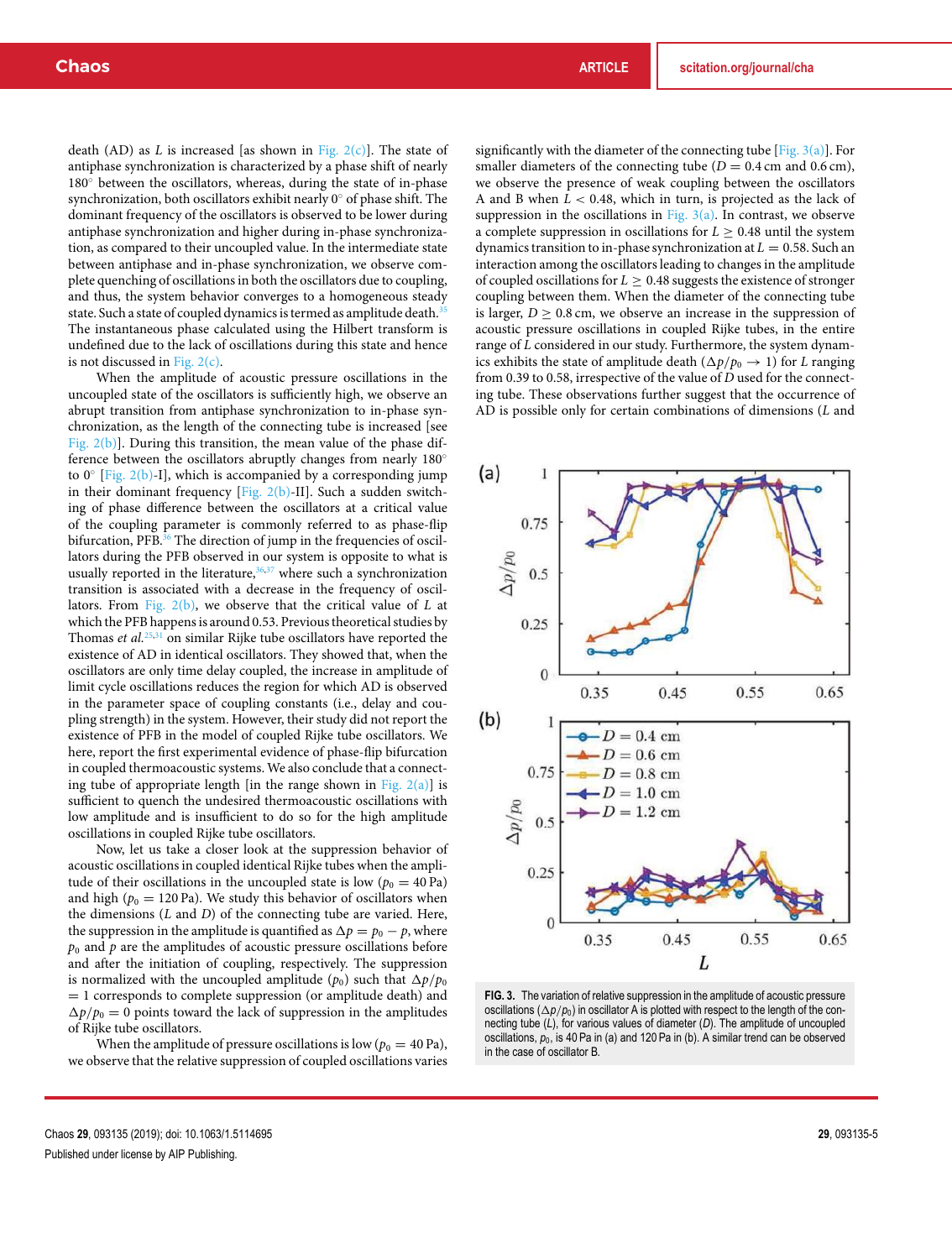*D*) of the connecting tube when low amplitude identical Rijke tube oscillators are coupled.

For the case shown in Fig.  $3(b)$  with  $p_0 = 120$  Pa, we see that the variation in the relative suppression  $(\Delta p/p_0)$  of acoustic pressure oscillations with the length of the connecting tube remains nearly the same, irrespective of the diameter of the connecting tube used. Hence, we can conclude that any combination of length and diameter of the connecting tube considered in the current study proves ineffective in suppressing high amplitude pressure oscillations of identical Rijke tube oscillators.

### B. Effect of frequency detuning on the amplitude suppression behavior of coupled oscillators

Having discussed the insufficiency of variation in the dimensions (i.e., length and diameter) of the connecting tube in complete suppression of high amplitude acoustic pressure oscillations ( $p_0$ ) 60 Pa), we introduce frequency detuning in the system to suppress them. The amplitudes of limit cycle oscillations in the uncoupled state,  $p_0$ , of both the oscillators are kept nearly constant at 120 Pa. The dimensions of the connecting tube ( $L = 0.48$  and  $D = 1.0$  cm) are fixed such that they correspond to the maximum suppression of limit cycle oscillations after coupling [as observed in Figs. 3(a) and  $3(b)$ ]. The introduction of frequency detuning in coupled Rijke tubes engendered an increase in the suppression of pressure oscillations in both the systems [Fig.  $4(a)$ ]. For low values of detuning (say,

0–4.0 Hz), we observe that the suppression in the amplitude of coupled oscillations increases monotonically with detuning. We observe nearly 10% reduction in the amplitude of limit cycle oscillations in both the Rijke tubes for  $\Delta f = 0$  Hz [Fig. 4(c)], which increases to nearly 60% for  $\Delta f = 4.0$  Hz [Fig. 4(d)]. In addition to the reduction in amplitude, we also note that coupling these detuned oscillators causes mutual synchronization between them, leading both the oscillators to stabilize at identical frequencies [as shown in Fig.  $4(b)$ ]. With a further increase in the value of frequency detuning,  $4.0 \text{ Hz} < \Delta f <$ 9.0 Hz, we observe complete quenching of pressure oscillations (i.e.,  $\Delta p/p_0 \approx 1$ ) in both the systems, which is also referred to as the state of amplitude death. Figure  $4(e)$  represents such a case of amplitude death, with simultaneous quenching of oscillations in both the oscillators, leading to the absence of periodic behavior in their dynamics, for  $\Delta f = 7.0$  Hz.

When the frequency detuning in the system is sufficiently large,  $\Delta f$  > = 9.0 Hz, we observe that one among the oscillators regains its periodic oscillations while the other oscillator remains in a nearly quenched state. Such a phenomenon of oscillation quenching, where limit cycle oscillations of one oscillator coexists with a nearly quenched state of another due to coupling, is referred to as partial amplitude death.<sup>29,38</sup> For the frequency detuning of  $\Delta f = 15.0$  Hz, we notice that the oscillations in Rijke tube B are nearly quenched (i.e., minimal fluctuations) while that in Rijke tube A retain the state of large amplitude limit cycle oscillations [see Fig.  $4(f)$ ]. We also note that during the state of partial amplitude death, both the oscillators



FIG. 4. Variation of (a) relative suppression in the response amplitudes and (b) dominant frequencies of oscillators A and B after coupling for different values of frequency detuning,  $\Delta f$ , when  $L = 0.48$ ,  $D = 1.0$  cm, and  $p_0 = 120$  Pa. The time series corresponding to various states of coupled dynamics observed for frequency detuning of (c) 0 Hz—no suppression, (d) 4.0 Hz—significant suppression, (e) 7.0 Hz—amplitude death, and (f) 15.0 Hz—partial amplitude death.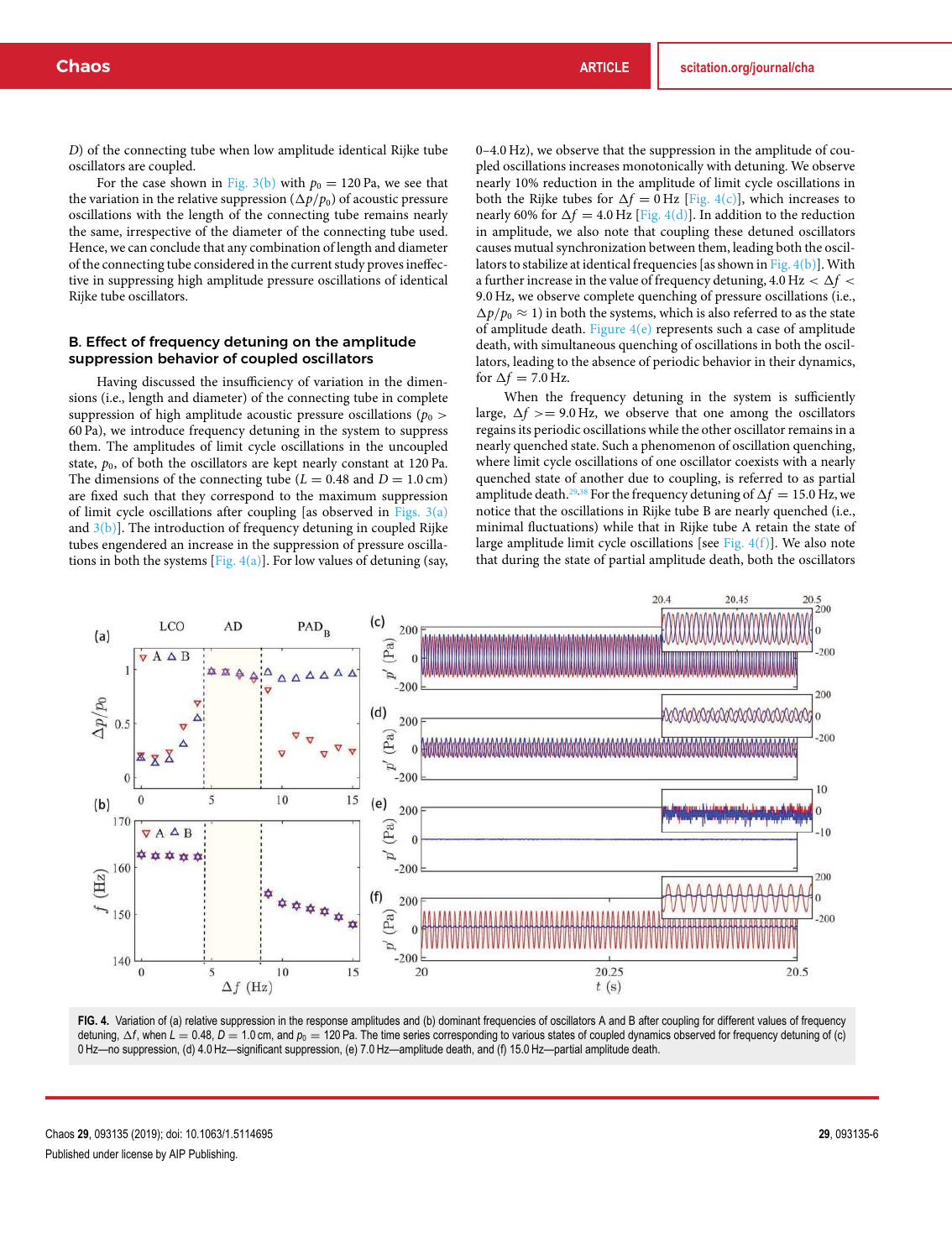exhibit identical frequencies [see Fig.  $4(b)$ ], whose value tends to be closer to that of the oscillator with higher amplitude. In other words, in Fig.  $4(f)$ , where oscillator A exhibits higher amplitude oscillations compared to oscillator B, both the oscillators oscillate with a frequency near the uncoupled frequency value of oscillator A [see Fig. 4(b)]. This also suggests that the oscillator which regains its oscillations during the state of partial amplitude death drives the oscillations in the other oscillator which is oscillating at significantly lower amplitudes.

In Fig. 5, we show the coupled dynamics of limit cycle oscillations (LCO) developed in detuned Rijke tube oscillators for various dimensions (*L* and *D*) of the connecting tube. The amplitudes of both LCO are fixed at 120 Pa in their uncoupled state. Two-parameter bifurcation plots between the length of the connecting tube (*L*) and the frequency detuning between oscillators  $(\Delta f)$  are plotted for various values of connecting tube diameters (*D*). For a lower value of the tube diameter,  $D = 0.6$  cm [Fig.  $5(a)$ ], we notice the existence of only LCO and PAD dynamics for the range of  $L$  and  $\Delta f$ investigated in this study. The coupling induced by smaller diameter tube being weak, is insufficient to simultaneously quench the oscillations in both the oscillators. The effect of finite detuning  $(\Delta f >$ 3.0 Hz) for  $L = 0.56$  is noticed only in oscillator B, where the LCO is quenched while they are retained in oscillator A, indicated as  $PAD<sub>B</sub>$  in Fig.  $5(a)$ . On the other hand, when the tube diameter is sufficiently large,  $D = 0.8$ , 1.0, and 1.2 cm, we see the existence of all LCO, AD, and PAD states in the coupled dynamics of both the Rijke tubes [see Figs.  $5(b)$ – $5(d)$ ]. For lower values of frequency detuning



**FIG. 5.** Two-parameter bifurcation plots between frequency detuning in the system  $(\Delta f)$  and length of the connecting tube (*L*) for diameter values of (a) 0.6 cm, (b) 0.8 cm, (c) 1.0 cm, and (d) 1.2 cm when  $p_0$  is fixed at 120 Pa in both the oscillators. Various states of coupled dynamics, namely, limit cycle oscillations (LCOs), partial amplitude death in oscillator A (PAD<sub>A</sub>), partial amplitude death in oscillator B (PAD<sub>B</sub>), and amplitude death (AD) are depicted in the plots.

 $(\Delta f < 4.0 \text{ Hz})$ , we observe LCO in both the oscillators, irrespective of the value of *L* for all these diameters. When the frequency detuning is relatively high ( $\Delta f > 5.0$  Hz), oscillation quenching is observed for a specific range of *L* in either one or both the Rijke tube oscillators, depending on the dimensions of the tube as is explained subsequently.

For the case of  $D = 0.8$  cm, shown in Fig. 5(b), we observe that the AD region is limited to  $L \approx 0.5$  at  $\Delta f = 3.0$ –10.0 Hz. For larger values of detuning  $(\Delta f = 8.0 - 13.0 \text{ Hz})$ , we observe the occurrence of PAD along with the states of LCO and AD in our system. Here, the oscillation quenching states (PAD and AD) are limited over the range of *L* from 0.46 to 0.55. At very high values of frequency detuning ( $\Delta f > 13.0$  Hz), the occurrence of PAD states alone is witnessed for this range of *L* in the system. A similar scenario is observed in the case of  $D = 1.0$  cm as shown in Fig.  $5(c)$ ; however, we observe that the overall zone of suppression (region covered by AD and PAD states) is increased. For larger values of diameter,  $D = 1.2$  cm [see Fig.  $5(d)$ ], the value of  $\Delta f$  corresponding to the occurrence of PAD is lower than that corresponding to the state of AD. Further, we observe that for  $\Delta f$  ranging from 6.0 to 15.0 Hz, we observe the existence of AD, PAD and LCO for varying values of *L*. This is in contrast with the behavior shown by smaller diameters such as 0.8 and 1.0 cm, where we observe the state of PAD and LCO alone at frequency detuning values of  $\Delta f > 13.0$  Hz [Figs. 5(b) and  $5(c)$ ]. Thus, we can conclude that the amplitude suppression zone of LCOs in coupled Rijke tubes is increased due to the addition of frequency mismatch between the systems, and the suppression is maximum for a finite range of *L* around 0.5 and  $D = 1.0$  cm.

### C. Effect of amplitude and frequency mismatch on the amplitude suppression behavior of the coupled oscillators

As we know, the dynamics of most real-world systems with multiple combustors are usually nonidentical. They tend to possess inherent detuning along with a mismatch in the amplitudes of their oscillatory dynamics. Hence, in order to understand the effect of such a mismatch in the system parameters on the suppression of their coupled dynamics, we investigate the coupled behavior of Rijke tube oscillators having a combination of frequency detuning and amplitude mismatch. Toward this purpose, the amplitude of oscillator A in the uncoupled state is varied from 60 to 120 Pa in steps of 10 Pa, through the adjustment of its supplied heater power (*K*), and the frequency is varied from 162.8 Hz to 147.8 Hz in steps of 1.0 Hz by varying its effective length. On the other hand, the amplitude and frequency of oscillator B are kept constant at 120 Pa and 162.8 Hz, thereby introducing a mismatch in the uncoupled amplitude and frequency values of both the oscillators.

Figures  $6(a)$  and  $6(b)$  show the two-parameter bifurcation plots, highlighting the amplitude suppression  $(\Delta p)$  behavior of LCOs in coupled Rijke tube oscillators A and B, respectively, upon coupling with a single connecting tube. Here,  $\Delta p$  is the difference in the amplitudes of LCO in an oscillator before and after the application of coupling,  $p_0 - p$ . In Fig. 6, the complete suppression of oscillations is indicated by  $\Delta p \approx 120$  Pa (dark zones) and the absence of amplitude suppression after coupling by  $\Delta p \approx 0$  Pa (light zones). The existence of  $\Delta p \approx 0$  Pa in Figs. 6(a) and 6(b) at identical values of system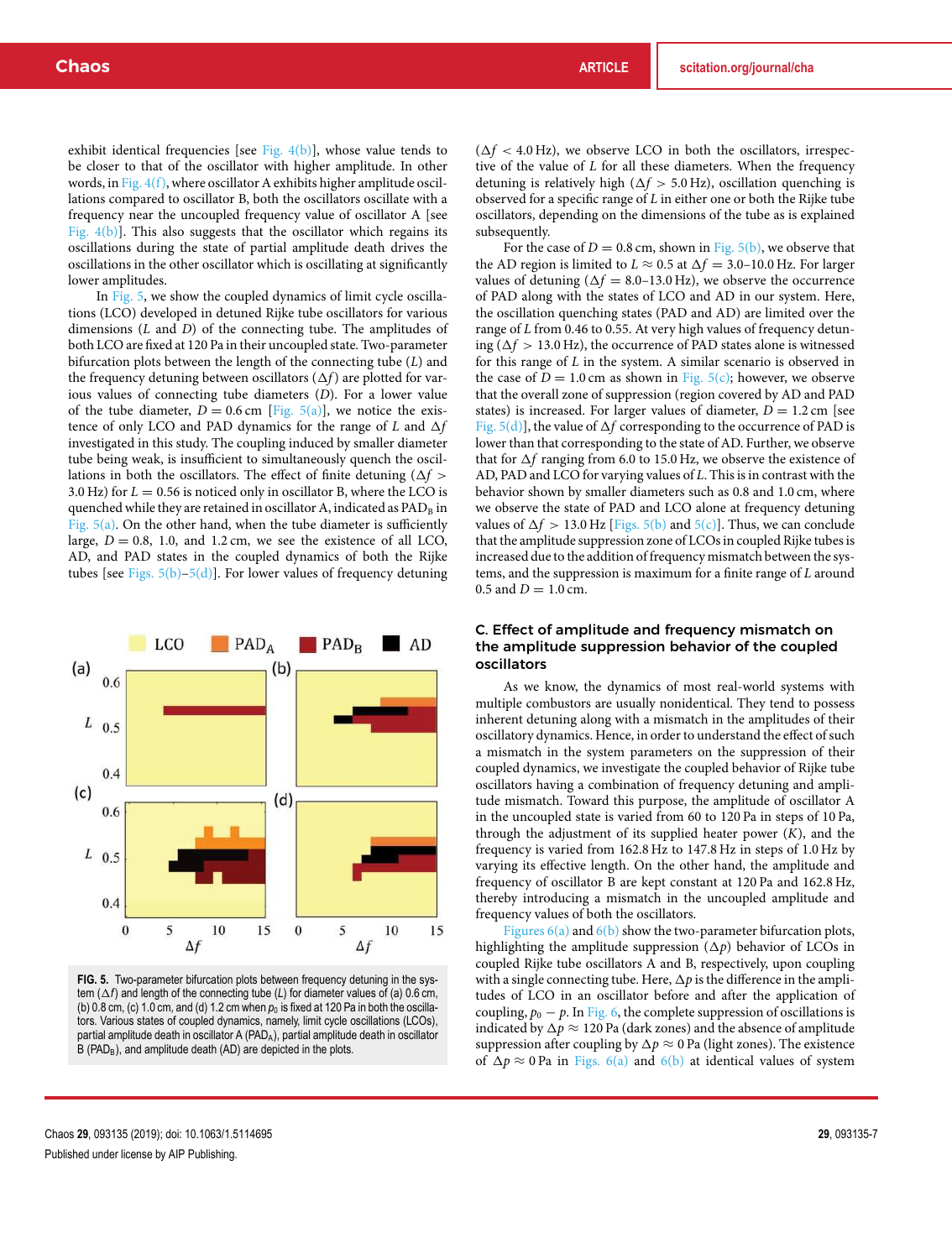

**FIG. 6.** Two-parameter bifurcation plots showing the effect of variation in amplitude mismatch,  $\Delta p_0$  and frequency detuning,  $\Delta f$  between the Rijke tube oscillators (a) A and (b) B on their oscillation quenching behavior  $(\Delta p)$ . The values of *L* and *D* are fixed at 0.48 and 1.0 cm, respectively.

parameters ( $\Delta p_0$ ,  $\Delta f$ ) indicates the occurrence of LCO in both the oscillators whereas that of  $\Delta p \approx 120$  Pa indicates the AD state. The coexistence of  $\Delta p$  near 120 Pa in one of the oscillators and near 0 Pa in another oscillator at a particular value of  $\{\Delta p_0, \Delta f\}$  indicates the presence of PAD in the system of coupled oscillators.

From Fig. 4, we see that when the oscillators are coupled with a nearly zero amplitude mismatch ( $\Delta p_0 \approx 0$  Pa), coupled dynamics of the oscillators transition from a state of LCO ( $\Delta f < 5.0$  Hz) to AD (5.0 Hz  $< \Delta f < 8.0$  Hz) and then to PAD ( $\Delta f > 8.0$  Hz) as the frequency detuning in the system is increased. With an increase in the amplitude mismatch in the system, we observe an expansion in the parameter region over which AD is observed. We observe that for values of  $|\Delta p_0| > 50$  Pa, the state of amplitude death, which is marked by values of  $\Delta p \approx 120$  Pa in both Figs. 6(a) and 6(b), expands to  $\Delta f \approx$  3.0 Hz to  $\Delta f \approx$  15.0 Hz. From these observations, we conclude that a finite frequency detuning is necessary for the complete quenching of large amplitude LCO, and the addition of mismatch in amplitude and frequency of oscillators facilitates easier suppression of their oscillations.

#### IV. DISCUSSION

In Secs. III A–III C, we explored the effect of the different system as well as coupling parameters on the amplitude suppression behavior of limit cycle oscillations developed in a pair of coupled prototypical thermoacoustic oscillators. With the use of a single connecting tube of appropriate length and diameter, we showed that limit cycle oscillations having low amplitudes can be completely quenched in both the oscillators. However, in order to quench the limit cycle oscillations with high amplitude in either one or both the oscillators, we need to have a finite frequency detuning in the system. Finally, we demonstrate that the simultaneous presence of amplitude mismatch and frequency detuning enhances the oscillation quenching behavior of coupled thermoacoustic systems.

We notice that the use of the connecting tube induces an acoustic time delay  $(\tau)$  in the coupling between the thermoacoustic oscillators, as a finite value of time is required for the propagation of acoustic waves from one oscillator to another. This value of the time delay is proportional to *L* (i.e.,  $\propto L'/c$  ). On the other hand, varying the diameter of the connecting tube results in the variation in its admittance, i.e.,  $Y = S/\rho c$ , where  $S = \pi D^2/4$  is the area of cross section of the tube and  $\rho$  is the density of ambient air. Thus, depending on the value of *D*, the amount of acoustic energy transmitted to or reflected from the connecting tube at the junctions of each oscillator (A and B) varies. This, in turn, indicates that the variation in *D* indirectly controls the strength of coupling between the oscillators.

We observe that, when oscillators of nearly equal amplitude and frequency are coupled, we observe the coexistence of amplitude death (AD) and phase-flip bifurcation (PFB) in the system. In coupled identical oscillators, the dynamics of low amplitude limit cycle oscillations transition from antiphase to in-phase state of synchronization via an intermediate state of AD. However, for high amplitude oscillations, the system displays PFB. Hence, we conjecture that the amplitude of limit cycle oscillations in identical oscillators determines the coupling requisites (length and diameter of the tube) necessary for affecting the amplitude of each oscillator. For a given length and diameter of the connecting tube, when the amplitude of limit cycles is low, the oscillators are weak, and hence the coupling induced due to a given tube diameter is sufficient to cause AD in the system. On the other hand, when the amplitude of limit cycles is sufficiently large, the oscillators are considerably strong that AD is not achievable with the same diameter of the tube, as seen in Fig. 2. Nevertheless, a significant suppression was observed at a critical value of *L*<sup> $\prime$ </sup> corresponding to  $L'_{cr} = 112.0$  cm (nondimensionalized as 0.53) for high amplitude oscillations as well. Since the value of  $L'_{cr}$  is nearly equal to the length of the Rijke tubes (i.e.,  $L'_{cr} \approx \lambda/2$ ), the connecting tube facilitates the propagation of half wave between the oscillators. Here, we note that the limit cycle oscillations are developed in both the systems at the fundamental mode of acoustic oscillations and the boundary conditions of the Rijke tubes correspond to acoustic pressure fluctuations  $p' = 0$  Pa at both the ends. Such a propagation of an acoustic half wave from one oscillator to another induces a phase delay ( $\phi$ ) of  $\pi$  radians between the signals of coupled oscillators, which can be understood from the following equations.

The phase delay in the propagation of acoustic waves via the connecting tube is given by  $\phi = \omega \tau$ , where  $\omega$  is the angular frequency of acoustic waves in the Rijke tube oscillator given by  $\omega = 2\pi c/\lambda$  and  $\tau$  is the time taken by the acoustic wave to propagate via the connecting tube ( $\tau = L'/c$ ) from one oscillator to another. Hence, the phase delay between the two oscillators is given by

$$
\phi = \omega \tau = 2\pi \frac{c}{\lambda} \frac{L'}{c} = 2\pi \frac{L'}{\lambda}.
$$
 (3)

When  $L^{'} = L^{'}_{cr} = \lambda/2$ , we obtain a phase delay of

$$
\phi = 2\pi \frac{L^{'}}{\lambda} = 2\pi \frac{\lambda/2}{\lambda} = \pi.
$$
\n(4)

This implies that when  $L' > L'_{cr}$ , the switching of the mean phase difference between the oscillators occurs from 180 $^{\circ}$  (antiphase, observed for  $L' < L'_{cr}$ ) to  $0^\circ$  (in-phase). We also notice that the maximum suppression is observed in the system for larger connecting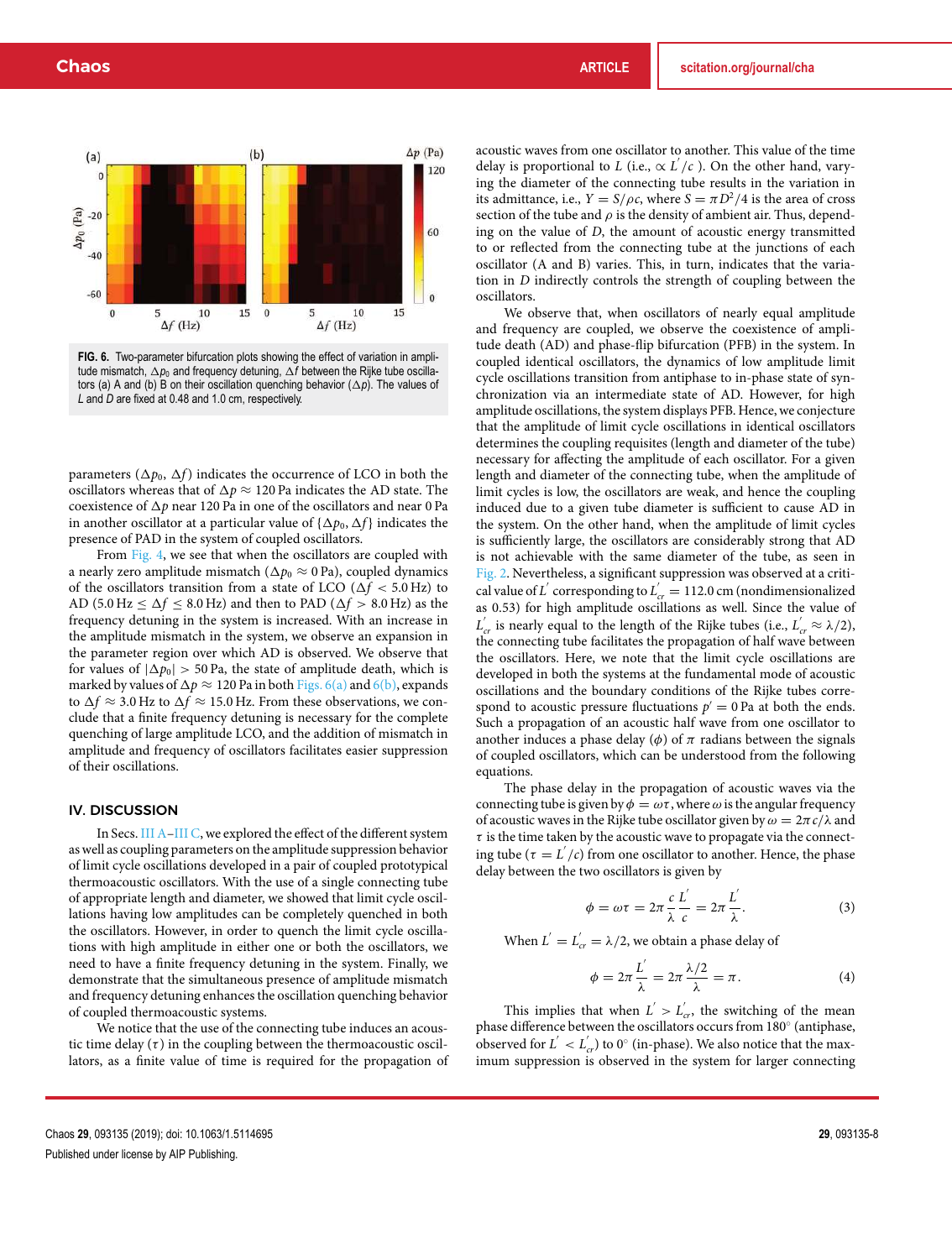tube diameters (i.e.,  $D_{cr} \approx 1.0 \text{ cm}$ ), indicating a stronger coupling between the oscillators, which is nearly 1/10th of the hydraulic diameter of the Rijke tube oscillator<sup>39</sup> ( $D_{hydraulic} = 10.7$  cm, where  $D_{\text{hydraulic}} = \sqrt{4A/\pi}$  is calculated from the cross-sectional area, *A*, of the Rijke tube).

Further, we observe that an introduction of frequency detuning near  $L' \approx \lambda/2$  induces the phenomenon of AD in the system at low values of detuning and partial amplitude death (PAD) at higher values of detuning. For lower values of detuning, as the wavelength corresponding to the standing wave in both the oscillators is nearly equal, the length of the connecting tube facilitating a phase delay of  $\pi$  [ $L' = \lambda/2$  from Eq. (4)] would be near  $L \approx 0.5$ . Hence, we observe complete suppression of oscillations in both the systems. As the value of frequency detuning is increased, the frequency of oscillator B is higher than that of oscillator A ( $f_{0B} > f_{0A}$ ). This, in turn, suggests that the wavelength and, therefore, the corresponding length of the connecting tube facilitating a phase delay of  $\pi$  belonging to oscillator A is higher than that of oscillator B ( $\lambda_{0B} < \lambda_{0A} \Rightarrow L'_B < L'_A$ ). Hence, as the length of the connecting tube is increased, the occurrence of PAD<sub>B</sub> precedes the occurrence of PAD<sub>A</sub>. The intermediate lengths of the coupling which would facilitate the phase delay of near  $\pi$  would also lead to the exhibition of AD in the system. Hence, the state of AD is intermediate to the state of  $PAD_B$  and  $PAD_A$ .

Thus, our study suggests that the optimum length of the connecting tube required to quench the limit cycle oscillations in coupled thermoacoustic systems should be nearly equal to half the wavelength of the acoustic standing wave developed in the system and the optimum diameter should be nearly 1/10th of the system diameter. Our study finds applications in controlling and suppressing undesirable thermoacoustic oscillations produced in various physical systems such as multiple can and can-annular combustors. Moreover, the systematic investigation of oscillation quenching behavior of coupled highly turbulent combustors and systems that exhibit thermoacoustic instabilities with several natural frequencies requires further investigation.

#### ACKNOWLEDGMENTS

This work was supported by Office of Naval Research Global (Contract Monitor Dr. R. Kolar, Grant No. N62909-18-1-2061). We are thankful to Mr. Thilagaraj and Mr. Anand (IIT Madras) for their valuable help in the fabrication of the experimental setup.

#### REFERENCES

<sup>1</sup>C. Huygens and H. Oscillatorium, *The Pendulum Clock* (Trans RJ Blackwell, The Iowa State University Press, Ames, 1986).

<sup>2</sup>W. Milsom, "Intermittent breathing in vertebrates," Annu. Rev. Physiol. **53**, 87–105 (1991).

<sup>3</sup>M. E. McIntyre, R. T. Schumacher, and J. Woodhouse, "On the oscillations of musical instruments," J. Acoust. Soc. Am. **74**, 1325–1345 (1983).

<sup>4</sup>T. Yoshida, L. E. Jones, S. P. Ellner, G. F. Fussmann, and N. G. Hairston, Jr., "Rapid evolution drives ecological dynamics in a predator–prey system," Nature **424**, 303

(2003).<br><sup>5</sup>C. Duncan, S. Duncan, and S. Scott, "The dynamics of measles epidemics," <u>Theor.</u> Popul. Biol. **52**, 155–163 (1997).

<sup>6</sup>F. Sorg, S. Xalter, M. Muehlbeyer, B. Gellrich, F. Melzer, and T. Ittner, "Oscillation damping system," U.S. patent 6,700,715 (2 March 2004).

<sup>7</sup>H. Takara, S. Kawanishi, and M. Saruwatari, "Stabilisation of a modelocked Er-doped fibre laser by suppressing the relaxation oscillation frequency component," Electron. Lett. **31**, 292–293 (1995).

<sup>8</sup>W. E. Singhose, N. C. Singer, S. J. Derezinski III, B. W. Rappole, and K. Pasch, "Method and apparatus for minimizing unwanted dynamics in a physical system," U.S. patent 5,638,267 (10 June 1997).

<sup>9</sup>C. Ucke and H.-J. Schlichting, "Oscillating dolls and skyscrapers" **39**(3), 139–142 (2008).

<sup>10</sup>M. Oğuztöreli and R. Stein, "The effects of multiple reflex pathways on the oscillations in neuro-muscular systems," J. Math. Biol. **3**, 87–101 (1976).

<sup>11</sup> D. Green and W. G. Unruh, "The failure of the tacoma bridge: A physical model," Am. J. Phys. **74**, 706–716 (2006).

<sup>12</sup>S. H. Strogatz, D. M. Abrams, A. McRobie, B. Eckhardt, and E. Ott, "Theoretical mechanics: Crowd synchrony on the millennium bridge," Nature **438**, 43 (2005).

<sup>13</sup>F. Culick and P. Kuentzmann, Unsteady motions in combustion chambers for propulsion systems, Tech. Rep. (NATO Research and Technology Organization, Neuilly-Sur-Seine, France, 2006).

<sup>14</sup>M. P. Juniper and R. Sujith, "Sensitivity and nonlinearity of thermoacoustic oscillations," Annu. Rev. Fluid Mech. **50**, 661–689 (2018).

<sup>15</sup>T. C. Lieuwen, *Unsteady Combustor Physics* (Cambridge University Press, 2012). <sup>16</sup>R. Sujith, M. Juniper, and P. Schmid, "Non-normality and nonlinearity in ther-

moacoustic instabilities," Int. J. Spray Combust. Dyn. **8**, 119–146 (2016). <sup>17</sup>A. A. Putnam, *Combustion-Driven Oscillations in Industry* (Elsevier Publishing Company, 1971).

<sup>18</sup>A. Bicen, D. Tse, and J. Whitelaw, "Flow and combustion characteristics of an annular combustor," Combust. Flame **72**, 175–192 (1988).

<sup>19</sup>N. A. Kablar, T. Hayakawa, and W. M. Haddad, "Adaptive control for thermoacoustic combustion instabilities," in *Proceedings of the 2001 American Control Conference* (IEEE, 2001), Vol. 3, pp. 2468–2473.

<sup>20</sup>A. Pikovsky, M. Rosenblum, J. Kurths, and J. Kurths, *Synchronization: A Universal Concept in Nonlinear Sciences* (Cambridge University Press, 2003), Vol. 12.

<sup>21</sup>A. Balanov, N. Janson, D. Postnov, and O. Sosnovtseva, *Synchronization: From Simple to Complex* (Springer Science & Business Media, 2008).

<sup>22</sup>Y. Guan, M. Murugesan, and L. K. Li, "Strange nonchaotic and chaotic attractors in a self-excited thermoacoustic oscillator subjected to external periodic forcing," Chaos **28**, 093109 (2018).

<sup>23</sup>S. Mondal, S. A. Pawar, and R. I. Sujith, "Synchronization transition in a thermoacoustic system: Temporal and spatiotemporal analyses," in *Energy for Propulsion*

(Springer, 2018), pp. 125–150.<br><sup>24</sup>T. Biwa, S. Tozuka, and T. Yazaki, "Amplitude death in coupled thermoacoustic oscillators," Phys. Rev. Appl. **3**, 034006 (2015).

<sup>25</sup>N. Thomas, S. Mondal, S. A. Pawar, and R. I. Sujith, "Effect of time-delay and dissipative coupling on amplitude death in coupled thermoacoustic oscillators," Chaos **28**, 033119 (2018).

<sup>26</sup>H. Jegal, K. Moon, J. Gu, L. K. Li, and K. T. Kim, "Mutual synchronization of two lean-premixed gas turbine combustors: Phase locking and amplitude death," Combust. Flame **206**, 424–437 (2019).

<sup>27</sup>M. Lakshmanan and D. V. Senthilkumar, *Dynamics of Nonlinear Time-Delay*

*Systems* (Springer Science & Business Media, 2011). <sup>28</sup>J. W. Strutt and B. Rayleigh, *The Theory of Sound* (Dover, 1945).

 $^{\mathbf{29}F\!}$  M. Atay, "Total and partial amplitude death in networks of diffusively coupled oscillators," Physica D **183**, 1–18 (2003).

<sup>30</sup>G. W. Swift, "Thermoacoustic engines," J. Acoust. Soc. Am. **84**, 1145–1180 (1988).

<sup>31</sup>N. Thomas, S. Mondal, S. A. Pawar, and R. I. Sujith, "Effect of noise amplification during the transition to amplitude death in coupled thermoacoustic oscillators," Chaos **28**, 093116 (2018).

<sup>32</sup>H. Hyodo and T. Biwa, "Stabilization of thermoacoustic oscillators by delay coupling," Phys. Rev. E **98**, 052223 (2018).

<sup>33</sup>K. I. Matveev, "Thermoacoustic instabilities in the Rijke tube: Experiments and modeling," Ph.D. thesis (California Institute of Technology, 2003).

<sup>34</sup>E. Gopalakrishnan and R. Sujith, "Influence of system parameters on the hysteresis characteristics of a horizontal rijke tube," Int. J. Spray Combust. Dyn. **6**, 293–316 (2014).

<sup>35</sup>A. Koseska, E. Volkov, and J. Kurths, "Oscillation quenching mechanisms: Amplitude vs. oscillation death," Phys. Rep. **531**, 173–199 (2013).